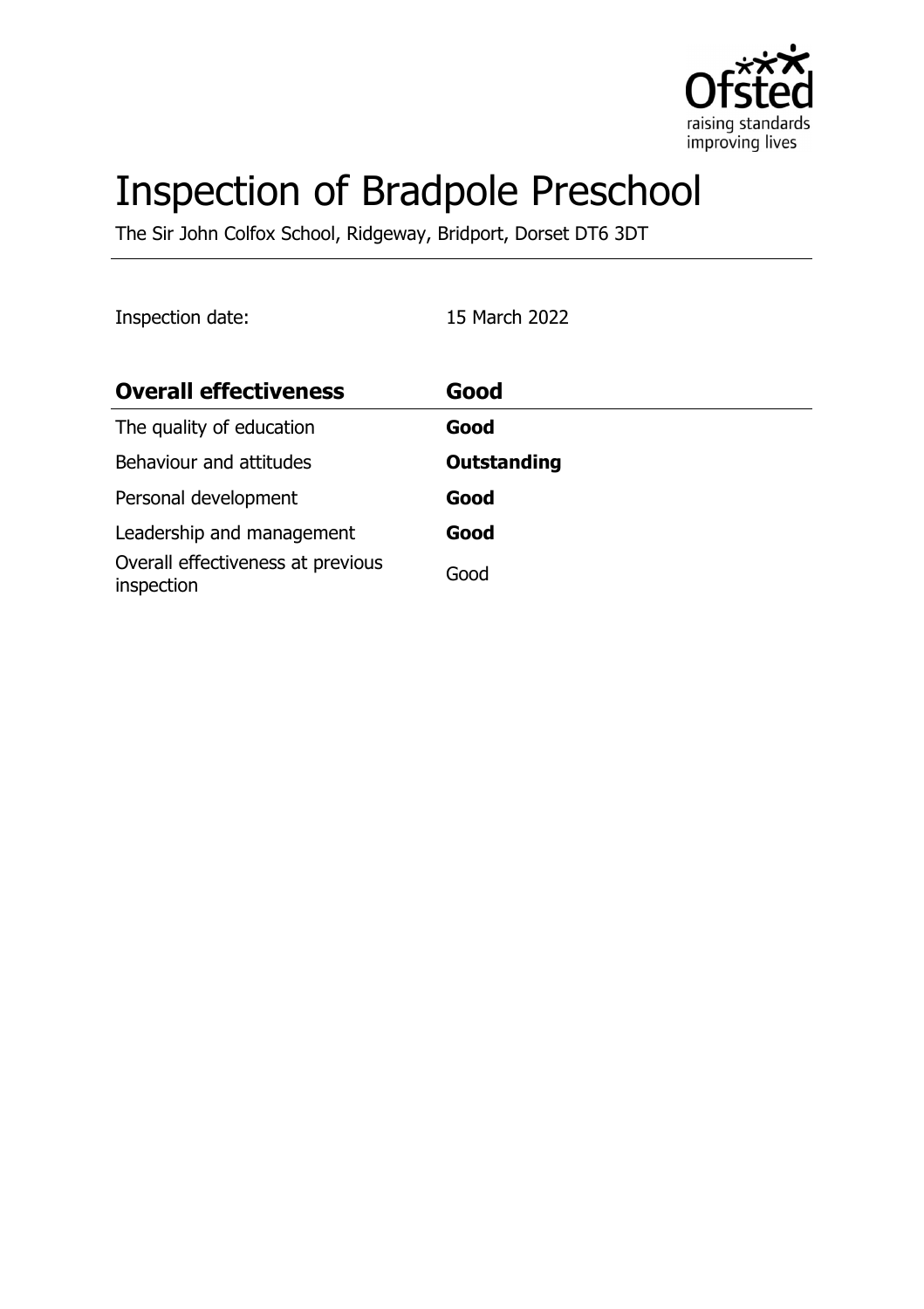

# **What is it like to attend this early years setting?**

#### **The provision is good**

All children settle quickly and actively engage in the activities, gaining confidence in the environment. Staff provide good support to ensure all children are included, especially those with special educational needs and/or disabilities (SEND). Children's thoughtfulness towards those with SEND is exemplary, as they include them in their play and acknowledge their achievements. Children's language and communication skills are quickly improving because staff engage children in meaningful discussions, model language well and add additional vocabulary. They speak clearly and slowly to children, giving them time to think and respond. For example, they give children time to look closely at mini creatures and comment on them before adding additional information.

Staff watch, listen, and respond well to children, enabling them to use resources in their own way. Children enthusiastically sing songs, which helps them to understand about numbers. Older children learn the meaning of zero and hold up the correct number of fingers each time they take one more away, as the frogs jump into the pond. Children improve their hand-eye coordination as they fill containers with rice and then compare who has the most and least.

Parents have been unable to enter the premises as they did before the COVID-19 pandemic. However, they now have staggered opportunities to go in at the end of the day. Parents confirm that communication is good and that staff work with them to know their children well. Parents appreciate the good advice staff give them, for example, for bedtime routines and potty training.

### **What does the early years setting do well and what does it need to do better?**

- The highly effective key-person system ensures children always feel secure. Staff know what the children can already do and, through constant observation, they know what they need to be learning next. Staff plan well to support children's development and encourage their independent learning. Children manage their personal care and put on their coats and boots. However, on occasions, staff complete tasks which children could manage in time.
- $\blacksquare$  Staff use their training well to help children make good progress. They ensure that they sequence children's development, starting with small steps for them to eventually gain new skills. For example, they encourage children to handle books and turn pages, then to look at the pictures and comment on what they see, before they eventually sit, listen, engage and concentrate in group stories. Older children manage this well, using words such as 'rampageous' and understanding when it is their turn to speak or listen.
- $\blacksquare$  Children are extremely inquisitive and highly motivated to want to engage in their learning. Staff have worked hard to support children's social development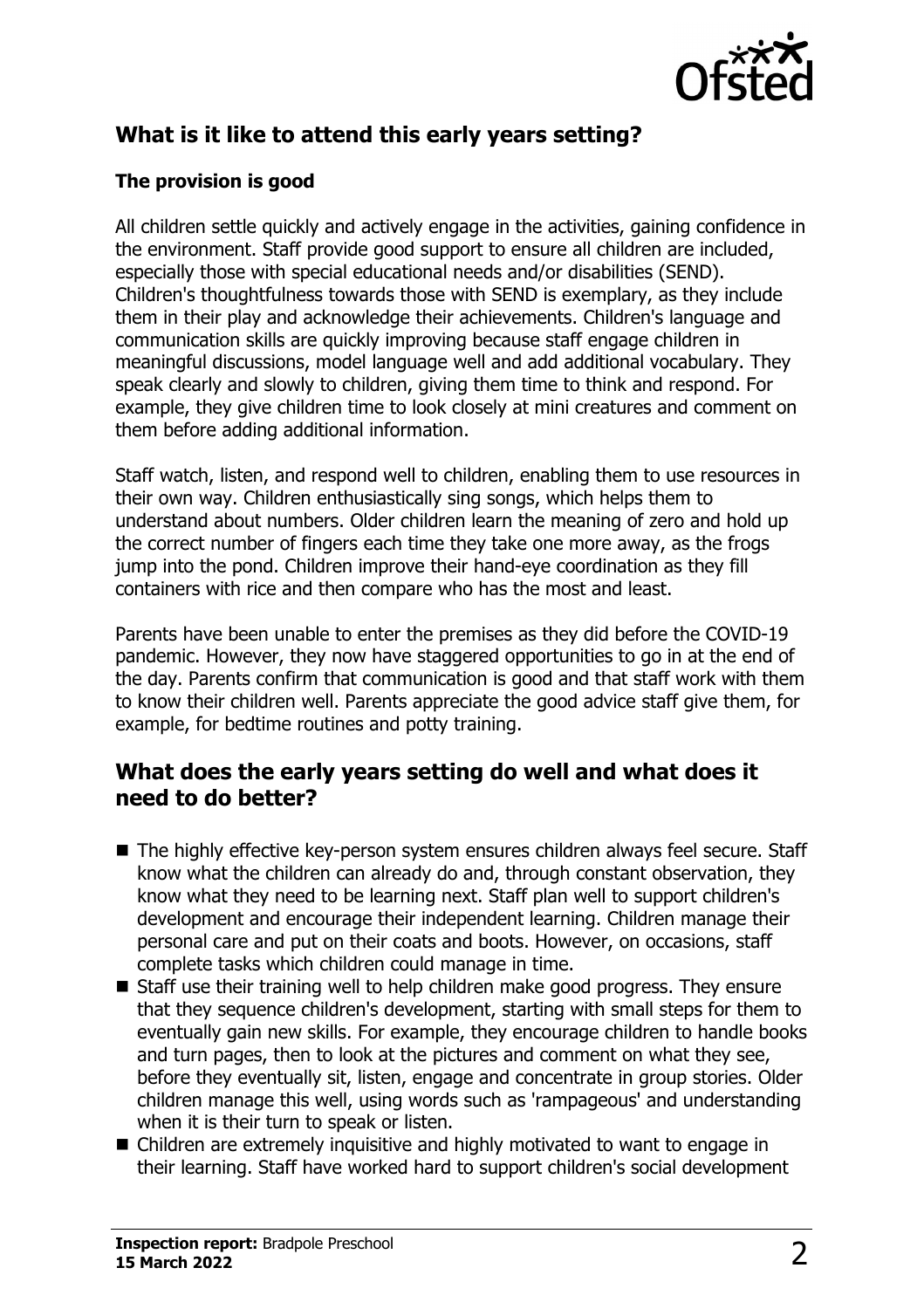

very effectively. They have high expectations of children's behaviour. Children care for each other very successfully. For example, noticing a young child starts painting, another gets them an apron and puts it on them. The younger child then thanks them for their help.

- $\blacksquare$  Relationships are very strong and older children show empathy if a child is upset. Staff engage children in good discussions about emotions, acknowledging their own. For example, they talk about the difference between dinosaurs and monsters, helping children realise that one does not exist and the other is extinct. Children demonstrate their understanding of emotional literacy, such as how surprised they would be if they saw a giraffe in the car park. Although children are willing to help tidy up, staff do not give them warning that the routines will change. This sometimes interrupts their learning.
- Staff provide good support for children to understand and develop healthy practices. children have good opportunities for physical play, indoors and outdoors. Forest school enables children to use tools and gain confidence in own abilities, taking some risks as they play. Staff have introduced a weekly cooking activity to help children explore healthy eating and hygiene.
- $\blacksquare$  The manager and deputy manager work directly with the children and staff, providing strong role models. Staff have good opportunities for professional development. The managers focus successfully on improving staff practice and have a shared ambition for high-quality care. For example, they have worked on staff being aware of their own language skills to be effective role models for children. Children with SEND have full access to the curriculum. Staff work well with outside agencies and parents to ensure all children make good progress.

## **Safeguarding**

The arrangements for safeguarding are effective.

Staff and managers demonstrate a secure knowledge of all aspects of safeguarding children. This includes knowing what action to take if they have any concerns about a colleague. Staff access risks and take effective action to minimise them, while enabling children to take appropriate risks for their development. The provider carries out robust checks to help ensure children are cared for by suitable staff. They understand their responsibilities to keep Ofsted informed of any significant events and changes to the committee.

#### **What does the setting need to do to improve?**

#### **To further improve the quality of the early years provision, the provider should:**

- $\blacksquare$  support staff in giving children enough time to do as much as they can for themselves to extend their independence even further
- $\blacksquare$  help children to know when routines may change, to enable them to complete a task to their own satisfaction and be prepared for them to end.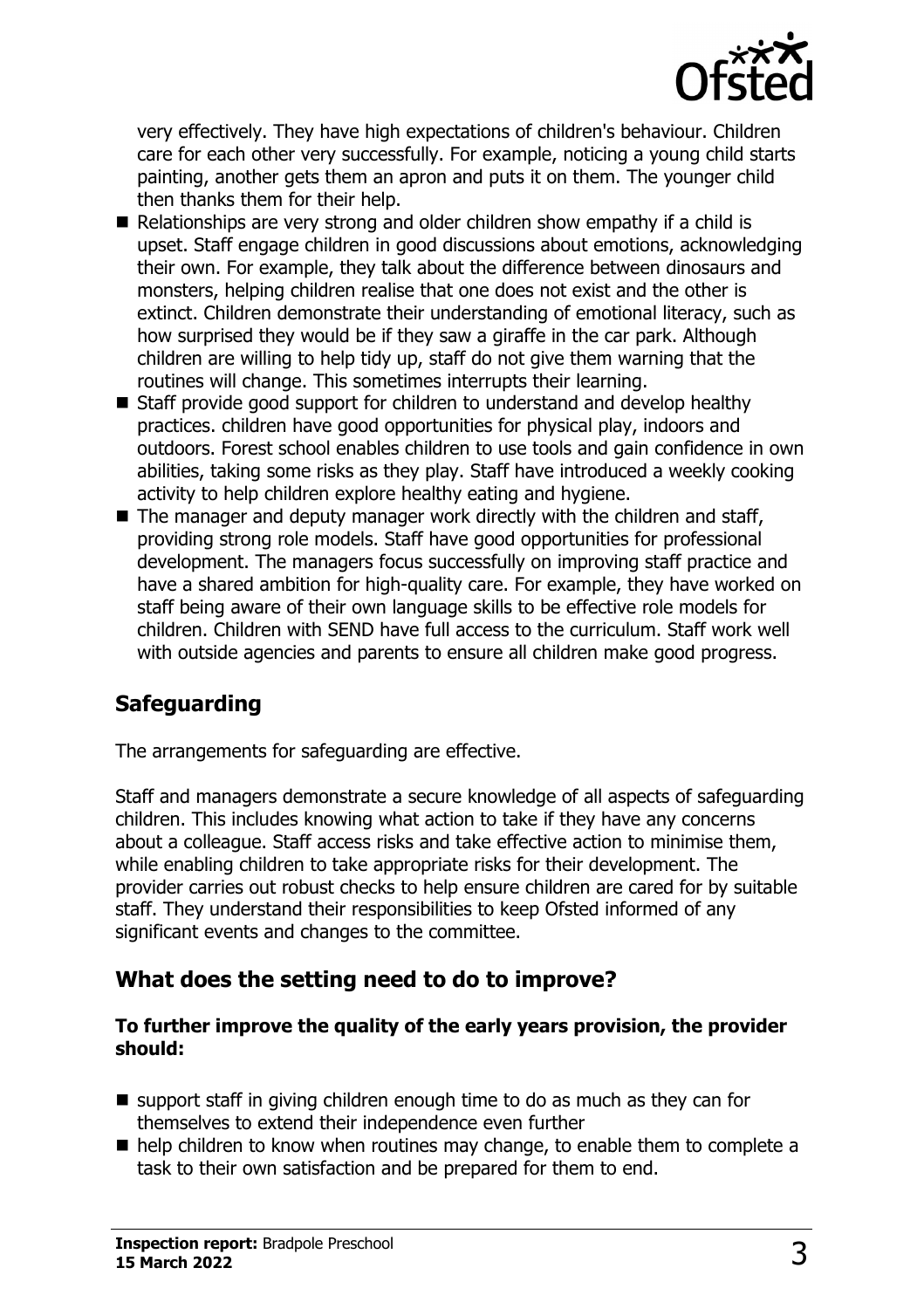

| <b>Setting details</b>                         |                                                                                      |
|------------------------------------------------|--------------------------------------------------------------------------------------|
| Unique reference number                        | EY358101                                                                             |
| <b>Local authority</b>                         | Dorset                                                                               |
| <b>Inspection number</b>                       | 10062665                                                                             |
| <b>Type of provision</b>                       | Childcare on non-domestic premises                                                   |
| <b>Registers</b>                               | Early Years Register, Compulsory Childcare<br>Register, Voluntary Childcare Register |
| Day care type                                  | Full day care                                                                        |
| Age range of children at time of<br>inspection | 2 to $4$                                                                             |
| <b>Total number of places</b>                  | 26                                                                                   |
| Number of children on roll                     | 47                                                                                   |
| Name of registered person                      | Bradpole Church Pre-School Committee                                                 |
| Registered person unique<br>reference number   | RP519809                                                                             |
| <b>Telephone number</b>                        | 01308 456668                                                                         |
| Date of previous inspection                    | 16 June 2016                                                                         |

#### **Information about this early years setting**

Bradpole Preschool registered at its current premises in 2007. It operates from Monday to Friday, 8am until 4pm, during term time only. The pre-school receives funding to provide free early education for children aged two, three and four years. There are six members of staff who work directly with the children. Of these, one holds an appropriate early years qualification at level 5, three hold early years qualifications at level 3 and one holds an early years qualification at level 2.

#### **Information about this inspection**

**Inspector** Elaine Douglas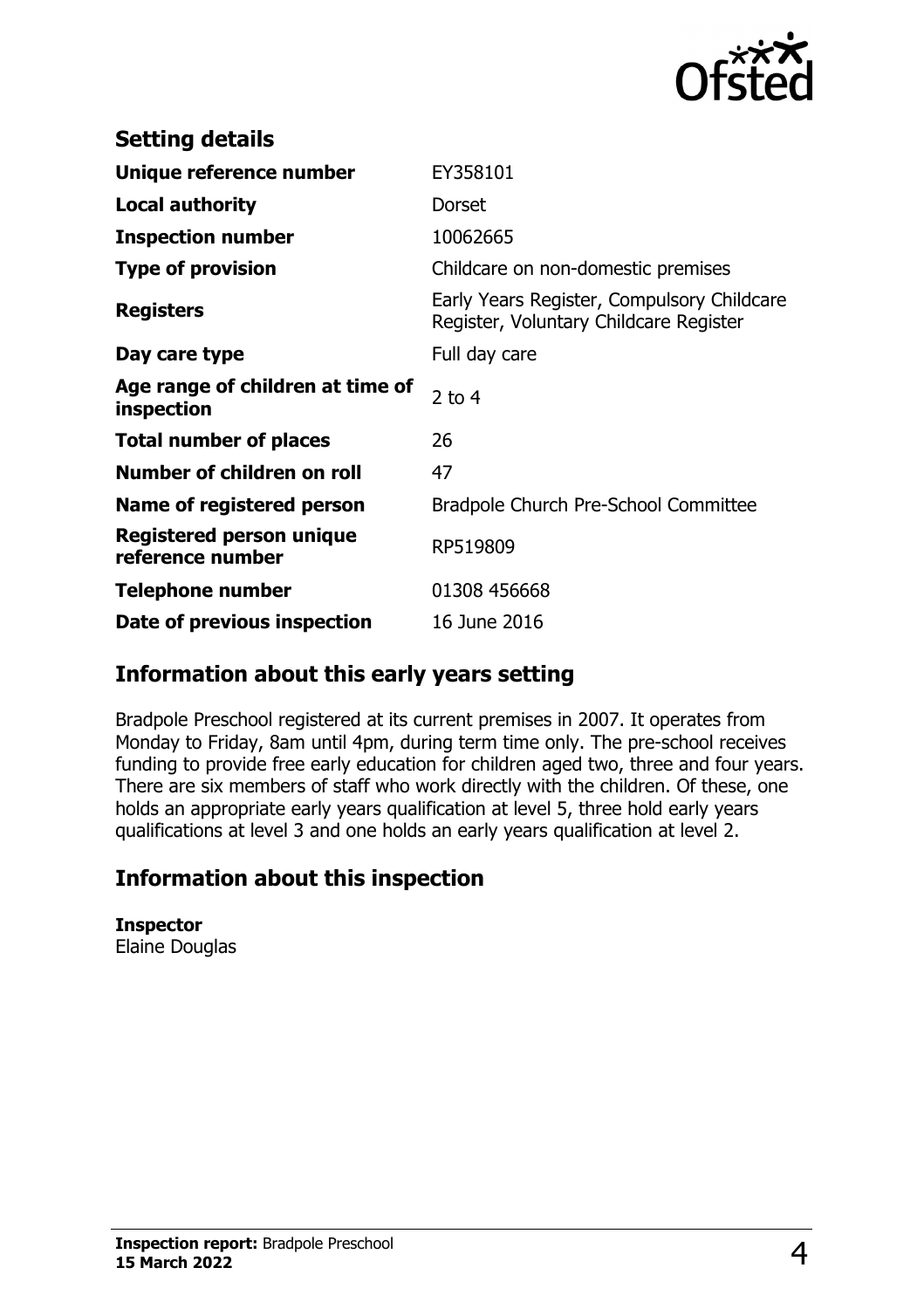

#### **Inspection activities**

- $\blacksquare$  This was the first routine inspection the provider received since the COVID-19 pandemic began. The inspector discussed the impact of the pandemic with the provider and has taken that into account in their evaluation of the provider.
- $\blacksquare$  The manager led the inspector on a learning walk around the pre-school and discussed the early years curriculum.
- $\blacksquare$  The inspector observed activities and the quality of education being provided, indoors and outdoors, and assessed the impact that this was having on children's development.
- $\blacksquare$  The manager and the inspector carried out a joint observation at forest school and held a leadership and management discussion.
- $\blacksquare$  The inspector spoke with several parents and children and took account of their views.
- $\blacksquare$  The inspector spoke with staff at convenient times and assessed their knowledge of the children and their understanding of safeguarding.

We carried out this inspection under sections 49 and 50 of the Childcare Act 2006 on the quality and standards of provision that is registered on the Early Years Register. The registered person must ensure that this provision complies with the statutory framework for children's learning, development and care, known as the early years foundation stage.

If you are not happy with the inspection or the report, you can [complain to Ofsted](http://www.gov.uk/complain-ofsted-report).